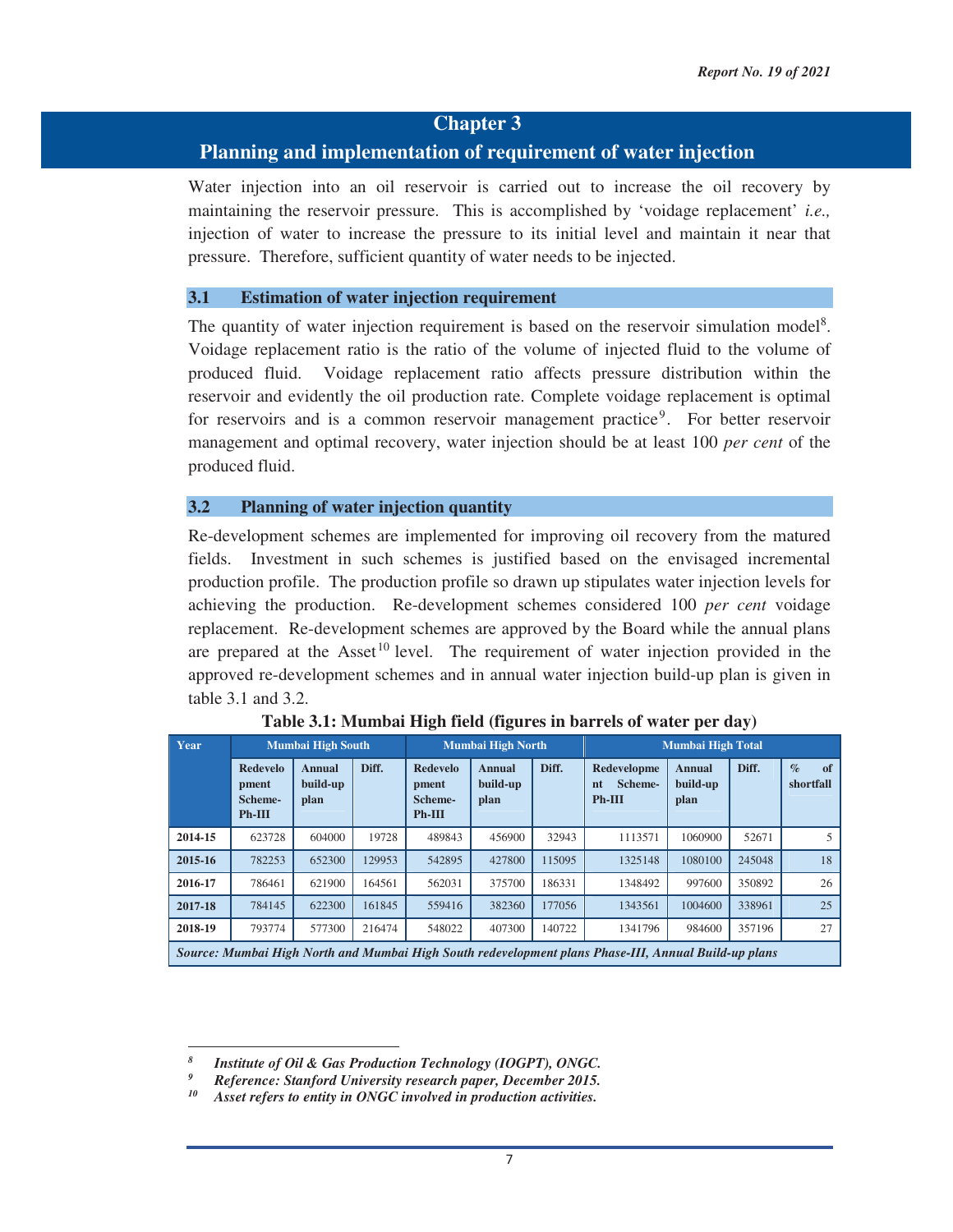| Year    |                          | <b>Neelam</b>                    |         |                                                                               | <b>Heera</b>                |        | <b>Neelam &amp; Heera</b> |                           |        |                     |  |
|---------|--------------------------|----------------------------------|---------|-------------------------------------------------------------------------------|-----------------------------|--------|---------------------------|---------------------------|--------|---------------------|--|
|         | <b>Redevel</b><br>opment | Diff.<br><b>Annual</b><br>build- |         | Redevelop<br>ment                                                             | Diff.<br>Annual<br>build-up |        | Redevelop<br>ment         | <b>Annual</b><br>build-up | Diff.  | $%$ of<br>shortfall |  |
|         | <b>Scheme</b>            | up plan                          |         | <b>Scheme</b>                                                                 | plan                        |        | <b>Scheme</b>             | plan                      |        |                     |  |
| 2014-15 | 98225                    | 61811                            | 36414   | 202099                                                                        | 128550                      | 73549  | 300324                    | 190361                    | 109963 | 37                  |  |
| 2015-16 | 74625                    | 62508                            | 12117   | 205459                                                                        | 89542                       | 115917 | 280084                    | 152050                    | 128034 | 46                  |  |
| 2016-17 | 88130                    | 96963                            | $-8833$ | 209234                                                                        | 142292                      | 66942  | 297364                    | 239245                    | 58119  | 20                  |  |
| 2017-18 | 120813                   | 79800                            | 41013   | 174848                                                                        | 165500                      | 9348   | 295661                    | 245300                    | 50361  | 17                  |  |
| 2018-19 | 142366                   | 113808                           | 28558   | 184393                                                                        | 172125                      | 12268  | 326759                    | 285933                    | 40826  | 12                  |  |
|         |                          |                                  |         | Source: Monthly Progress Report and Redevelopment schemes of Neelam and Heera |                             |        |                           |                           |        |                     |  |

| Table 3.2: Neelam & Heera fields (figures in barrels of water per day) |  |  |  |  |  |
|------------------------------------------------------------------------|--|--|--|--|--|
|------------------------------------------------------------------------|--|--|--|--|--|

As can be seen from the above tables, the quantity of water injection as per the annual build-up plan has always been less than the requirement as per the re-development schemes. The gap between these two plans is increasing in case of Mumbai High field.

In this regard, Audit observed that the company prepared annual build-up water injection plans based on achievable water injection quantity, rather than requirement of injection as per the approved re-development schemes, which was based on 100 *per cent* voidage compensation. Annual water injection build-up plan is prepared under constraints considering the availability of rigs/ stimulation vessels, water injection infrastructure and pipeline network, etc. Instead of overcoming the constraints, the constraints were accepted as reality and planning process altered accordingly. This has resulted in continuous lower cumulative voidage compensation and decline in reservoir pressure and ultimately affected crude production and recovery.

Management admitted (January/ February 2020) that the lower cumulative voidage compensation is due to less planned injection in line with the available resources and planning lower quantity of water injection than the requirement. This resulted in creation of additional voidage, further drop in reservoir pressure and ultimately affected the crude oil production/ recovery.

Management added (February 2020) that in Neelam there is partial voidage compensation (20-25 *per cent*) from the aquifer support. However, Audit noticed that even after considering the above, planned voidage replacement ratio is less than the requirement.

## *Recommendation No. 1*

*Annual planning for water injection should emanate from the field development schemes. The company may devise a comprehensive catch-up plan to compensate the excess voidage created.*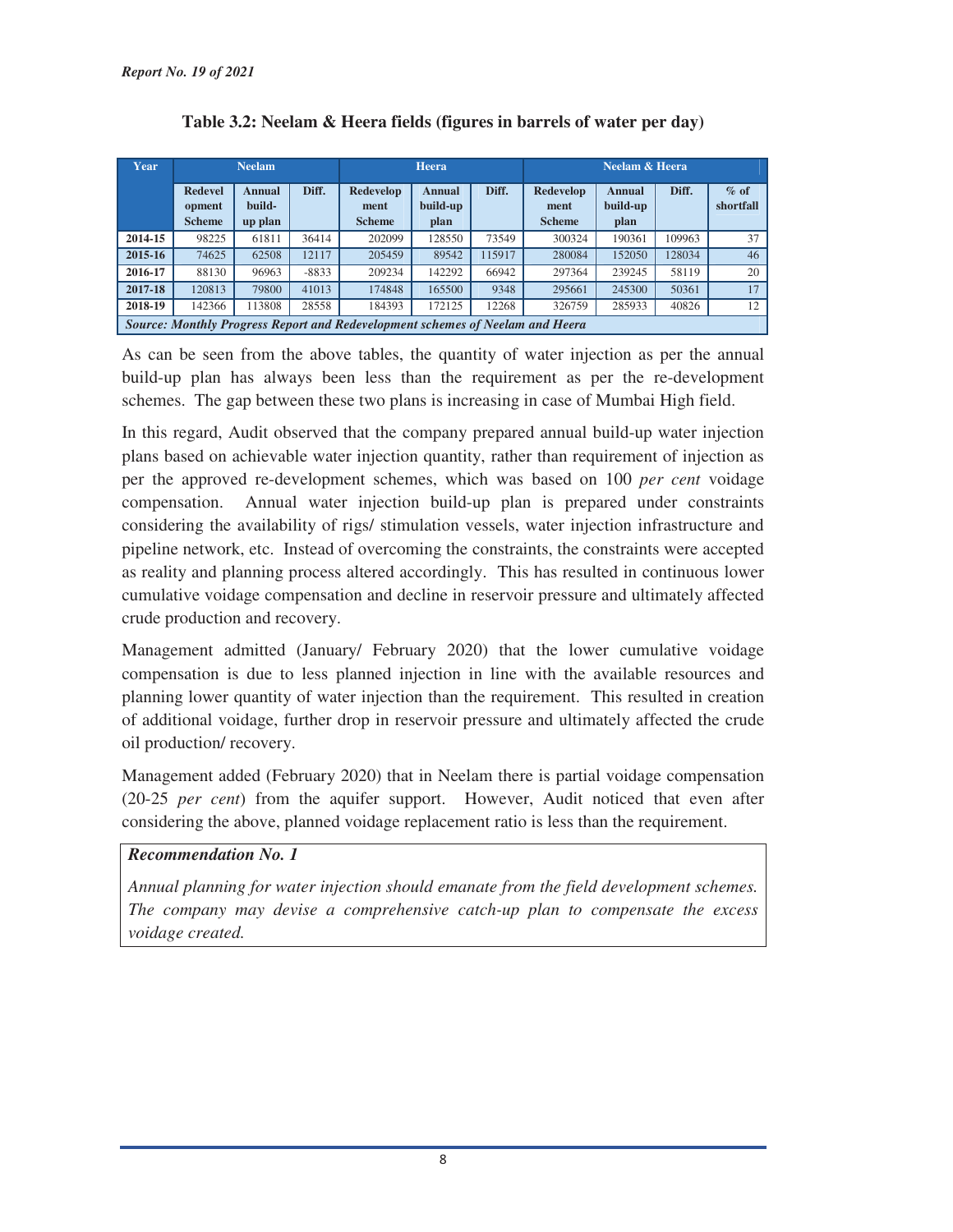#### **3.3 Implementation of water injection plan**

Not only was the planned quantum of water injection sub-optimal *vis-à-vis* the requirement as per the development schemes, but even the reduced annual targets were not achieved. The actual water injection quantity with reference to the annual build-up plan during 2014-15 to 2018-19 is given in table 3.3. The field wise position is given at **Annexure-II**.

|         |                                                                                               | <b>Mumbai High</b>                                           | <b>Neelam and Heera</b>              |                                                              |  |  |  |  |  |  |  |
|---------|-----------------------------------------------------------------------------------------------|--------------------------------------------------------------|--------------------------------------|--------------------------------------------------------------|--|--|--|--|--|--|--|
| Year    | <b>Actual</b><br>injection<br>(bwpd)                                                          | <b>Shortfall with</b><br>reference to annual<br>plan $(\% )$ | <b>Actual</b><br>injection<br>(bwpd) | <b>Shortfall with</b><br>reference to annual<br>plan $(\% )$ |  |  |  |  |  |  |  |
| 2014-15 | 929072                                                                                        | 12.43                                                        | 177986                               | 6.5                                                          |  |  |  |  |  |  |  |
| 2015-16 | 950120                                                                                        | 12.03                                                        | 144945                               | 4.67                                                         |  |  |  |  |  |  |  |
| 2016-17 | 990500                                                                                        | 0.71                                                         | 174216                               | 27.18                                                        |  |  |  |  |  |  |  |
| 2017-18 | 922200                                                                                        | 8.21                                                         | 185315                               | 24.45                                                        |  |  |  |  |  |  |  |
| 2018-19 | 860156                                                                                        | 12.64                                                        | 183508                               | 35.82                                                        |  |  |  |  |  |  |  |
|         | bwpd: barrel of water per day<br>Source: Annual built-up plans and sub-surface annual reports |                                                              |                                      |                                                              |  |  |  |  |  |  |  |

|  |  |  |  |  | Table 3.3: Water injection with reference to Annual Plan |  |  |  |
|--|--|--|--|--|----------------------------------------------------------|--|--|--|
|--|--|--|--|--|----------------------------------------------------------|--|--|--|

The company could not inject the quantity planned even in the constraint based annual plan due to unavailability of inputs<sup>11</sup> planned in the annual plan and further leakages/ failure of water injection lines, delay in workover operation and stimulation jobs. This led to more voidage and depletion of reservoir pressure. Uneven distribution of water injection, both laterally and vertically, led to development of pressure sinks in some areas of the field. This impacted crude oil production and recovery.

#### **3.4 Non-achievement of planned inputs**

<u> 1989 - Johann Stein, mars ar breithinn ar chuid ann an t-</u>

The annual water injection plan includes inputs by way of new injectors, conversion of producing wells to injecting wells and maintenance of injection wells. Mumbai High and Neelam and Heera could not provide most of the inputs of water injection annual build-up plan. The details of plan *vis-a-vis* actual implementation of various planned inputs during 2014-15 to 2018-19 of Mumbai High are detailed in **Annexure-III.**

Injectors are the wells through which water is injected in to the reservoir. The planned versus actual number of injectors during 2014-15 to 2018-19 is given in table 3.4.

*<sup>11</sup> New injectors, conversion of producing wells to injecting wells and maintenance of injection wells.*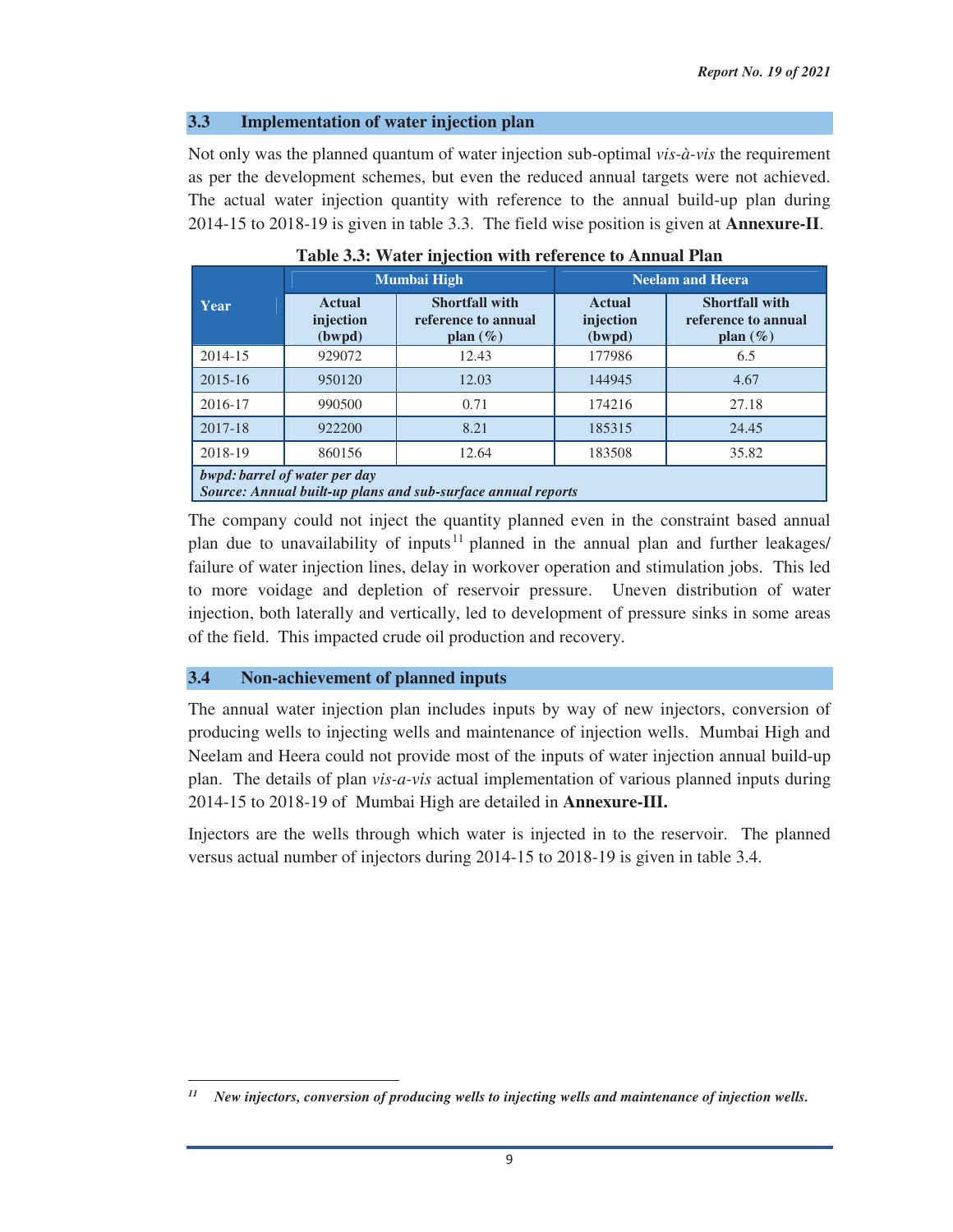| Year                                                                                   | <b>Plan (Nos.)</b>                                        |     |     |    |    |    | <b>Actual (average) (Nos.)</b>                 |     |     |    |    |    | <b>Shortfall</b> |        |
|----------------------------------------------------------------------------------------|-----------------------------------------------------------|-----|-----|----|----|----|------------------------------------------------|-----|-----|----|----|----|------------------|--------|
|                                                                                        | N&H<br><b>MHS</b><br><b>MH</b> Neelam Heera<br><b>MHN</b> |     |     |    |    |    | <b>MHN</b><br>  MHS    MH   Neelam Heera   N&H |     |     |    |    |    | (Nos.)           | MH N&H |
|                                                                                        |                                                           |     |     |    |    |    |                                                |     |     |    |    |    |                  |        |
| 2014-15                                                                                | 119                                                       | 188 | 307 | 11 | 61 | 72 | 97                                             | 152 | 249 | 11 | 52 | 63 | 58               |        |
| 2015-16                                                                                | 116                                                       | 154 | 270 | 12 | 55 | 67 | 89                                             | 136 | 225 | 12 | 52 | 64 | 45               | 3      |
| 2016-17                                                                                | 99                                                        | 146 | 245 | 19 | 58 | 77 | 89                                             | 131 | 220 | 14 | 53 | 67 | 25               | 10     |
| 2017-18                                                                                | 110                                                       | 144 | 254 | 20 | 59 | 79 | 92                                             | 133 | 225 | 14 | 59 | 73 | 29               | 6      |
| 2018-19                                                                                | 117                                                       | 167 | 284 | 22 | 64 | 86 | 99                                             | 131 | 230 | 20 | 60 | 80 | 54               |        |
| MHN: Mumbai High North, MHS: Mumbai High South, MH: Mumbai High, N&H: Neelam and Heera |                                                           |     |     |    |    |    |                                                |     |     |    |    |    |                  |        |
| Source: Management response regarding number of injectors planned versus actual.       |                                                           |     |     |    |    |    |                                                |     |     |    |    |    |                  |        |

## **Table 3.4: Plan versus actual injectors**

In Mumbai High and Neelam and Heera, non-availability of rig resources to convert producer wells to water injection wells<sup>12</sup>, drill new injectors, using injectors as producers and lines leakages were the main reasons for non-achievement of planned inputs. Planned resources like drilling rigs, stimulation vessels were diverted for production activities.

Management/ Ministry stated (February/ June 2021) that as the availability of stimulation vessels and rigs improved, these jobs are being undertaken and shortfall liquidated on a continuous basis. It was further stated that closed water injection lines are addressed through pipeline replacement projects. Management added that rectification of pipeline between Heera water injection platform to HQ platform (an unmanned platform) in 2015-16 and the pipeline between unmanned platforms HR and HSA in 2017-18 had mitigated the gap in voidage replacement in Heera.

The reply needs to be viewed in light of the fact that during 2014-15 to 2018-19, the company could not provide most of the planned inputs for water injection. During 2019-20 and 2020-21 also, actual water injection was lower than the build-up plan. The fact that voidage replacement plan considers the constraints, but still could not be achieved, is a matter of concern.

# **3.5 Measurement of water injection quantity**

Water injection quantity reported by the company is measured at main injection pump end of the injection platform. This quantity is allocated to various water injection wells. The treated water from the process platform reaches the wellhead and goes to the injection well via metering devices, which are meant for finding out the injection rate at each well. The company had installed meters at wellhead to measure quantity of water injected into the reservoir. In case of Neelam and Heera, the inadequate measurement at unmanned platforms had been commented in the internal reports and new meters were installed during 2013-18.

Audit observed that most of the meters in Mumbai High have become non-functional from 2007-08 onwards and the company failed to replace the non-functional meters in time. In

<sup>&</sup>lt;u> 1989 - Johann Stein, mars ar breithinn ar chuid ann an t-</u> *12 Production wells which cease to produce economical level of production are converted to water injection wells to save additional expenditure on drilling new well.*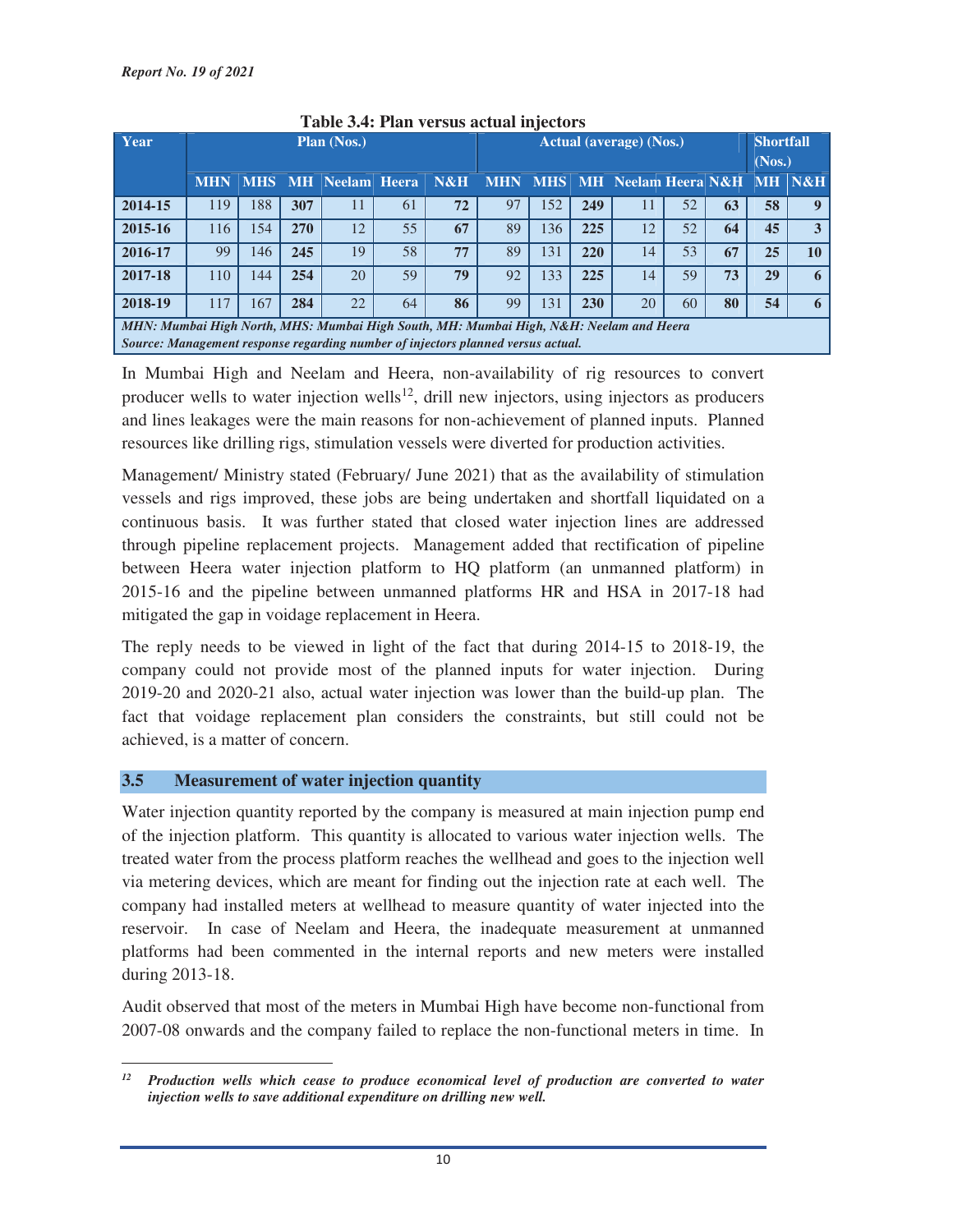its absence, the rate of injection was measured by portable ultrasonic meters once in six months till October 2019. Presently, it is measured once in two months. The readings are instantaneous and then extrapolated for the day rate. Thus, there is no continuous online measurement at present. Further, with multiple leakages in injection lines noticed during 2014-15 to 2018-19, injection quantity measured and reported at main injection pump is not the correct quantity injected into the reservoir. This is proved by difference in test rates and actual injection volume.

M/s GCA, an international consultant appointed by the company, recommended for metering on individual well regularly and frequently to identify well problems. In-house task force observed that as on 1 September 2018, as against reported quantity of 9.24 lakh barrel of water per day (bwpd) at main injection pump end of Mumbai High field, testing data at wellhead indicated injection quantity was lesser by 1.41 lakh bwpd. Task force recommended for installation of flow meters and pressure transmitters at wellhead and connecting them to Supervisory Control and Data Acquisition (SCADA) system for online monitoring of injection rate. Management stated that as recommended by the task force, frequency of testing of wells is now done once in two months. Audit observed that even in June 2020, the gap between water injection measured at main injection pump end and at wellhead was 1.29 lakh barrel of water per day. Thus, the quantity measured at main injection pump end of injection platform is not an accurate assessment for reckoning the quantity of water injected into the reservoir.

Management/ Ministry assured (February 2021/ June 2021) that the company is expediting installation of meters at wellhead platforms and connect them to SCADA system in future for online measurement and effective monitoring and the project is likely to be completed in next three years.

The reply needs to be viewed considering the fact that initially all the water injection wells were equipped with individual meters. However, timely action was not taken for its replacement. It is a matter of concern that unreliable values are continued to be used in the simulation model for the reservoir.

# *Recommendation No. 2*

*Quantity of water injected has to be measured at unmanned platform end for better and timely monitoring. Integration of SCADA with the online meters may be considered in all the platforms.*

## **3.6 Voidage replacement plan and achievement**

As mentioned in Para 3.1, as against complete voidage replacement, the company could achieve only partial voidage compensation. The company commenced water injection six to eight years after commencement of field production in Mumbai High and Heera fields and historically there had been inadequate water injection. The planned voidage replacement ratio in Mumbai High and Neelam and Heera fields is given in table 3.5. It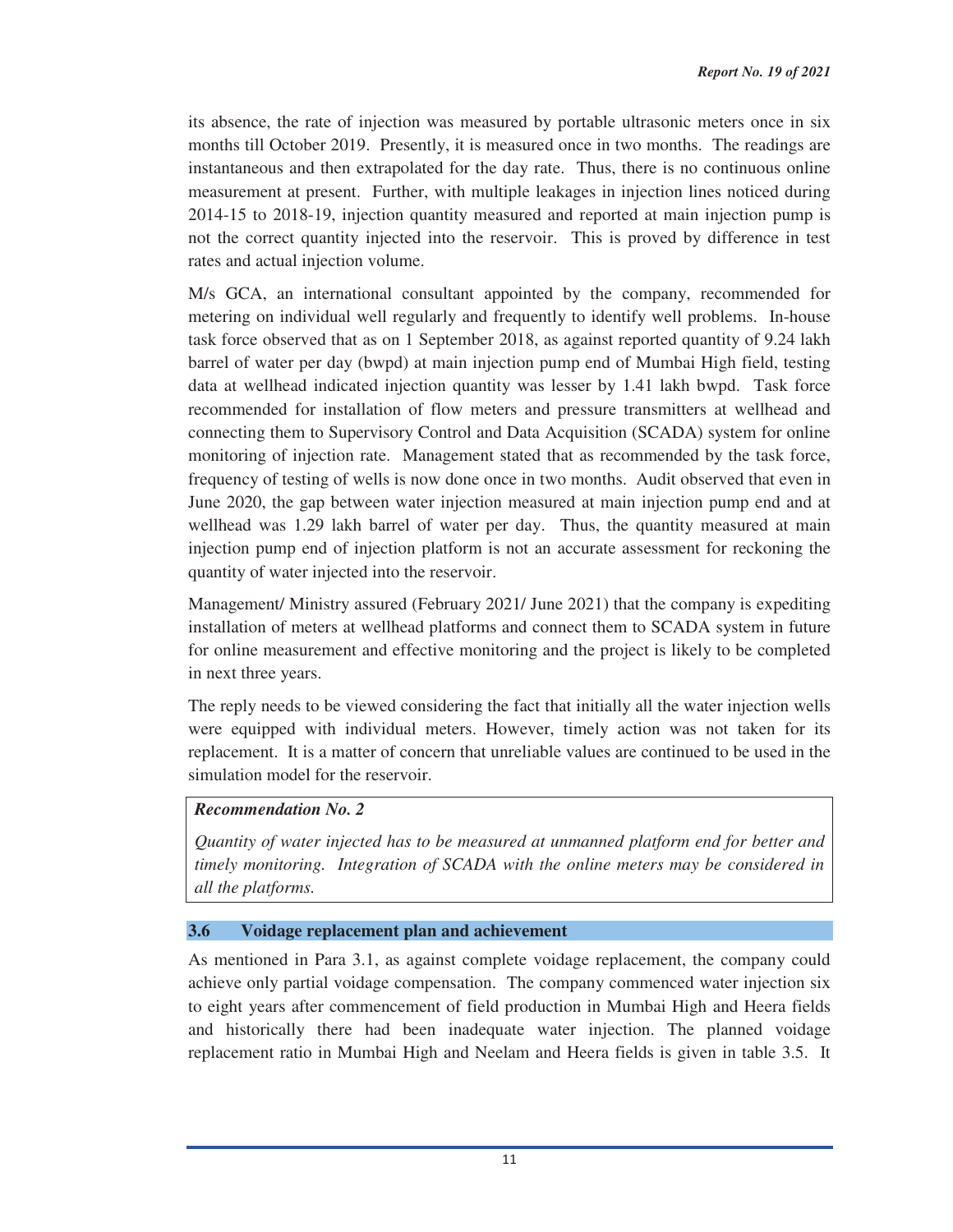may be seen from the table that in both the fields, planned voidage replacement ratio has generally been less than 100 *per cent*.

|                                                                       | Table Jist Than 179 actual voluge replacement ratio (in percentage) |        |                   |        |      |                  |      |                    |      |               |      |                                                                                                      |  |
|-----------------------------------------------------------------------|---------------------------------------------------------------------|--------|-------------------|--------|------|------------------|------|--------------------|------|---------------|------|------------------------------------------------------------------------------------------------------|--|
| Year                                                                  | L-III North#                                                        |        | <b>L-II North</b> |        |      | <b>L-I North</b> |      | <b>L-III South</b> |      | <b>Neelam</b> |      | <b>Heera</b>                                                                                         |  |
|                                                                       | Plan                                                                | Actual | Plan              | Actual | Plan | Actual           | Plan | Actual             | Plan | Actual        | Plan | Actual                                                                                               |  |
| 2014-15                                                               | 104                                                                 | 88     | 96                | 93     | 30   | 38               | 60   | 57                 | 34   | 29            | 71   | 87                                                                                                   |  |
| 2015-16                                                               | 93                                                                  | 79     | 97                | 86     | 38   | 25               | 71   | 65                 | 34   | 30            | 73   | 59                                                                                                   |  |
| 2016-17                                                               | 86                                                                  | 78     | 72                | 74     | 33   | 63               | 68   | 71                 | 48   | 34            | 89   | 69                                                                                                   |  |
| 2017-18                                                               | 74                                                                  | 84     | 73                | 71     | 110  | 67               | 75   | 62                 | 38   | 37            | 95   | 78                                                                                                   |  |
| 2018-19                                                               | 83                                                                  | 85     | 65                | 76     | 79   | 49               | 70   | 61                 | 46   | 41            | 88   | 86                                                                                                   |  |
| surface Annual reports.<br># L-I, II, III stands for Layer I, II, III |                                                                     |        |                   |        |      |                  |      |                    |      |               |      | Source: Management response regarding plan and actual Voidage Replacement Ratio and Mumbai High sub- |  |

**Table 3.5: Plan v/s actual voidage replacement ratio (in percentage)** 

The injection build-up plans were drawn with voidage replacement of less than 100 *per cent* (except for L-III reservoir and L-I reservoir in Mumbai High North during 2014-15 and 2017-18 respectively). The injection quantity plan is based on the voidage replacement plan. Cumulative voidage compensation 13 in Mumbai High field as of March 2019 was only 54.43 *per cent*. Similarly, in Neelam & Heera fields, it was 42 and 78.8 *per cent* respectively. Audit observed that lower cumulative voidage compensation was due to inadequate planning of water injection requirement as well as lower water injection against the plan.

The voidage created, compensated and actual voidage replacement of major oil producing L-III layer of Mumbai High South, Mumbai High North, Neelam and Heera fields are provided graphically in **Annexure-IV**.

Performance of Mumbai High fields was evaluated by the worldwide petroleum consultants, William M. Cobb & Associates in June 2009. The consultant observed that cumulative voidage replacement ratio since the start of water injection is generally 0.502 (*i.e.,* <100 *per cent*) in all parts of the field, except the central area of Mumbai High South which is performing better than other areas due to higher water injection volumes. As a result, the reservoir pressure continued to decline in major portion of the fields, which resulted in decline in well productivity. The consultant recommended to increase water injection by adding more wells or by converting producers to injectors and to raise the effective cumulative voidage replacement ratio to at least 1.1 to 1.3 so that pressure can be increased. However, contrary to the recommendation and best reservoir practice, water injection planning in Mumbai High field was generally less than 100 *per cent* voidage replacement ratio.

<sup>&</sup>lt;u> 1989 - Johann Stein, mars ar breithinn ar chuid ann an t-</u> *<sup>13</sup> Cumulative voidage compensation refers to voidage compensated over voidage created since inception.*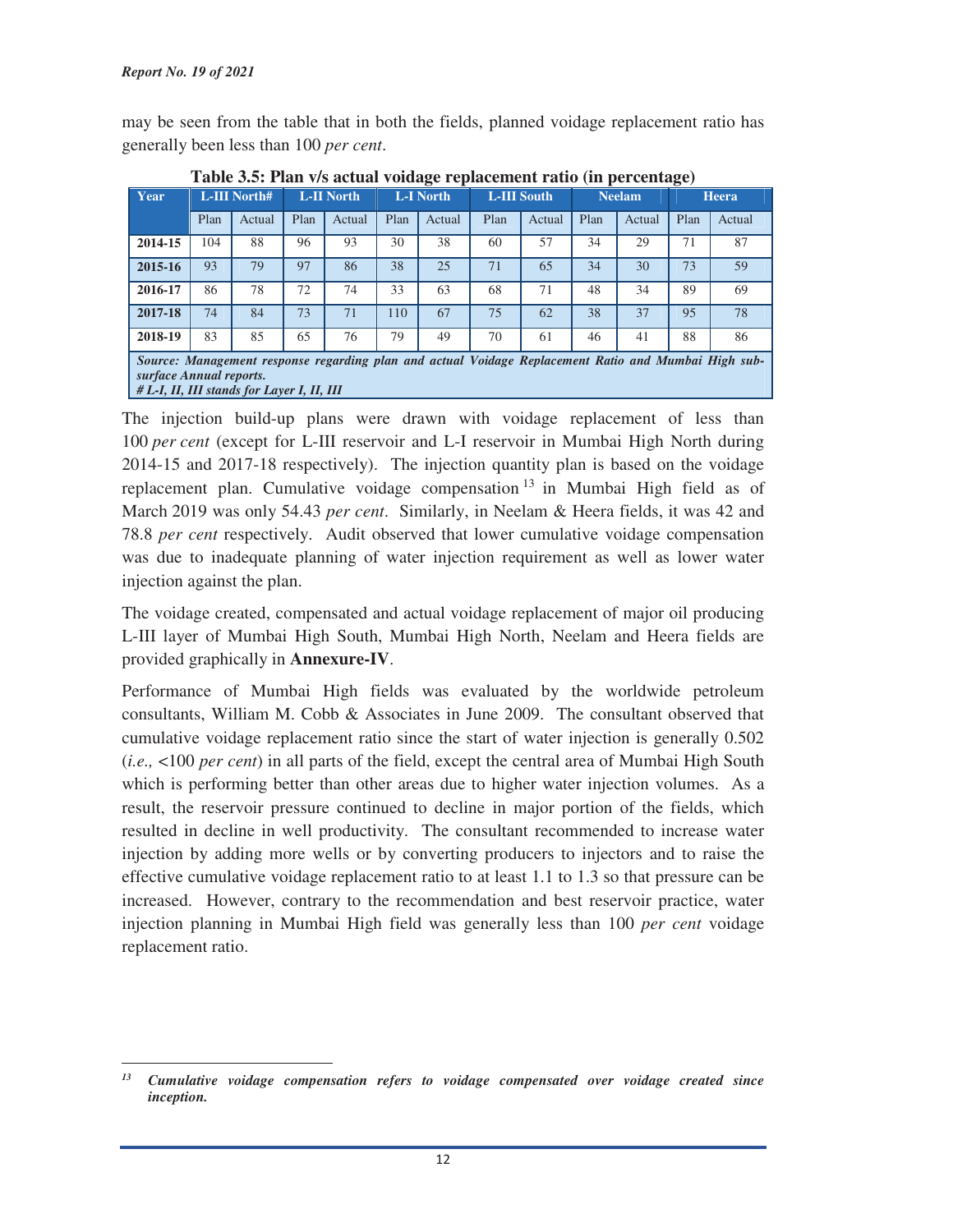In Neelam and Heera field, domain expert (M/s Ganesh Thakur) had suggested improving voidage compensation by improving injectivity<sup>14</sup>, injection of peripheral wells to overcome water breakthrough, shifting/ profile modification/ side tracking of injectors.

Audit scrutiny revealed that lesser number of water injection strings was included in the annual injection plan against the approved development scheme numbers. Large number of strings was not available for water injection, due to leakages/ pre-mature failure in water injection lines and incomplete workover of water injection wells. These have been discussed in detail in chapter 6.

Management stated (April 2020) that the requirement of water injection as per the approved re-development plan is an ideal case. However, in reality while preparing the annual water injection plan, most of the conditions are not as per the re-development plan due to aged infrastructure and other real-time constraints. It further stated that efforts are made to overcome these constraints and as the availability of stimulation vessel and rigs improved, more strings would be available. With regard to Heera field, it was stated that the constraints have been addressed and the annual plan achieved is more than 90 *per cent* of re-development plan in recent years due to addressing line leakage and it would improve further. Ministry accepted (June 2021) that water injection was inadequate historically even though water injection was considered as critical input in all the development schemes and this had significantly affected well productivity.

## **3.7 Summing up**

The company considered 100 *per cent* voidage replacement (quantity of water planned to be injected equal to the quantity of oil drawn) in its re-development schemes. However, the actual injection of water was inadequate as compared to re-development schemes. Besides, the annual plan prepared by Mumbai High and Neelam and Heera fields envisaged lesser quantity of water injection *vis-à-vis* the quantity as per the redevelopment schemes. Also the actual quantity of water injected was further lower than the quantity planned in annual plan. The constraints, viz., non-availability of rigs/ stimulation vessels, inadequate water injection infrastructure and pipeline network, etc., were considered as a norm while preparing the annual plan. Continuous lower voidage compensation resulted in decline in reservoir pressure and ultimately affected crude production and recovery.

The issues of unhealthy water injection infrastructure, poor water quality and inadequate maintenance of pipelines/ injectors which compelled the company for planning/ injecting lesser quantity of water are discussed in detail in Chapters 4 to 6*.* 

<sup>&</sup>lt;u> 1989 - Johann Stein, mars ar breithinn ar chuid ann an t-</u> *14 Injectivity measures the ability of a well to receive injected water. It may be impaired because of corrosion, scale and bacterial growth over the years.*